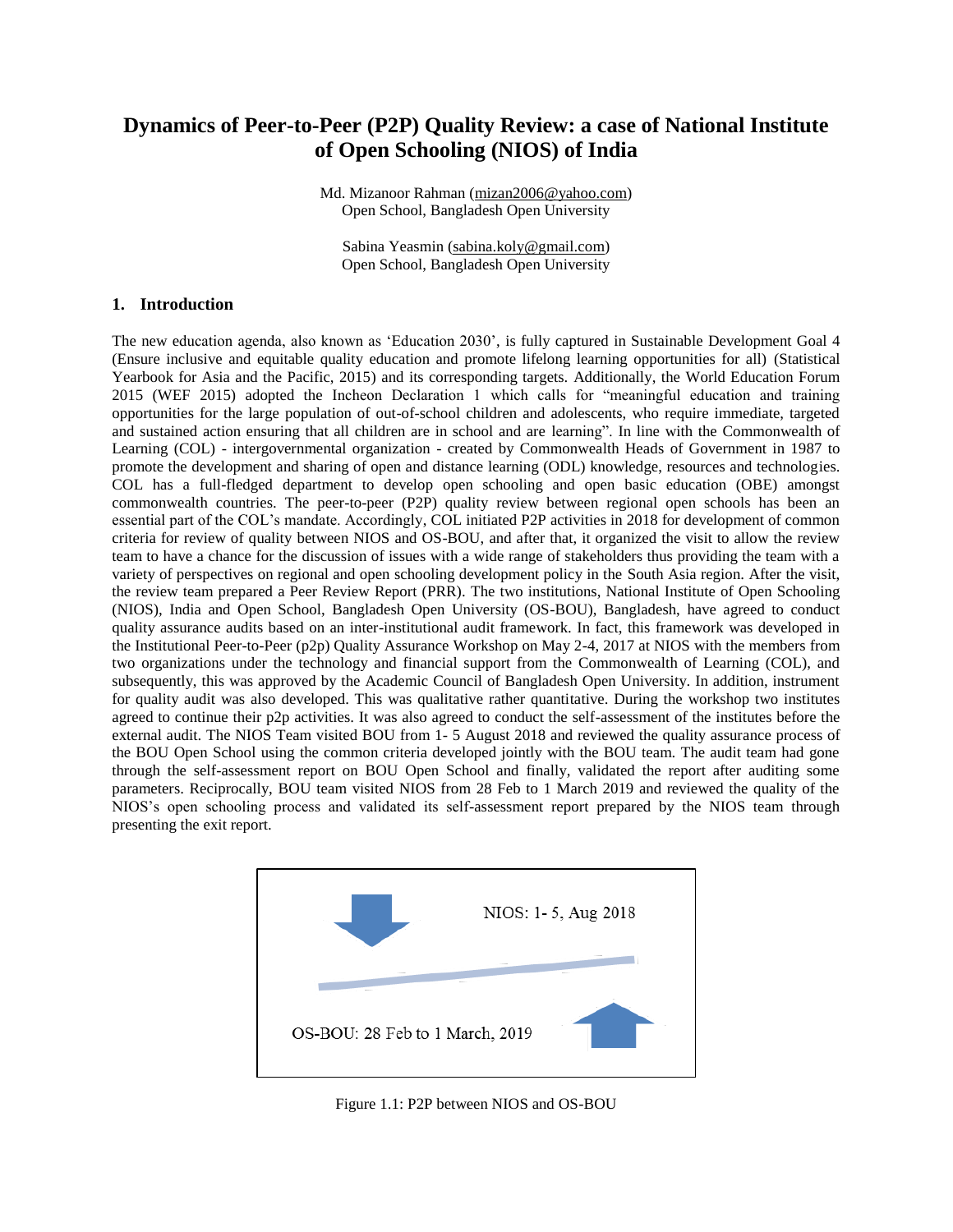The purpose of this paper is to provide briefing on the purpose, structure and other practical information of the work of the review team members from the BOU Open School. Peer review refers to a process of evaluation of scientific, academic, or professional work of an individual or institution by others working in the same field (Raghunadharao, 2015). ACCJC (2018) reports that self-evaluation is the heart of peer review, and subsequently, the external team validates the self-evaluation report and finally, recommend for improvement. This paper discusses the quality audit process of NIOS and finally, recommends after validation of the self-evaluation report.

## **2. National Institute of Open Schooling**

National Institute Open Schooling (NIOS), India – a state-owned institute – imparts education for the disadvantaged people who do not attend the conventional educational institutes for various socio-economic reasons using the open and distance learning (ODL) mode to cater to the needs of a heterogeneous group of learners up to pre-University level. In July 2002, the Ministry of Human Resource Development (HRD) amended the nomenclature of the organization from the National Open School (NOS) to the National Institute of Open Schooling (NIOS) with a mission to provide relevant continuing education at school stage, up to pre-tertiary level through ODL to prioritized clienteles as an alternative to formal system, in pursuance of the normative national policy documents and in response to the need assessments of the people, and through it to make its share of contribution:

- to universalization of education,
- to greater equity and justice in society, and
- to the evolution of a learning society.

The NIOS provides opportunity for interested learners through diversified Courses/Programmes of studies under ODL mode. The programmes are:

- Secondary Education Course;
- Senior Secondary Education Course;
- Teacher Education Programme;
- Vocational Education Courses/Programmes;
- Life Enrichment Programmes;
- The Open Basic Education (OBE) programme.

NIOS has five (5) Departments, Regional Centres and Accredited Institutions (Study Centres) in India and abroad. Currently, it has the enrolment of 3 million plus students at Secondary, Senior Secondary, Vocational and Teacher Education levels which made it the largest open schooling system in the world (NIOS website, 2019). By this time, NIOS has created a solid base for education for the disadvantaged and disable children through partnering with government and non-government orgnisations. In this way, it has been an exceptional institute in India for its some uniqueness. To make quality education accessible to all, NIOS already developed huge number of relevant learning materials leveraging ICT. Some of the unique features of NIOS are as follows-

- Unlike conventional schools, where about a thousand plus homogenous group of students are enrolled in Secondary and Senior Secondary progammes every academic session.
- The heterogeneous clientele from all States and Union Territories of India, NIOS reaches out to its prioritized learner groups which include school drop-outs and marginalized groups such as rural youth, urban poor, girls and women, scheduled castes, scheduled tribes, backward classes, differently abled and ex-service personnel at substantial fee concessions under oenness and flexibility are interwoven in NIOS policies.
- NIOS conducts On Demand Examinations round the year at Secondary and Sr. Secondary level
- These are significant components of the multi-media packages offered by NIOS for its various courses of study. The audio/video programmes supplement and complement the other modes of learning such as printed self-learning materials and personal contact programmes.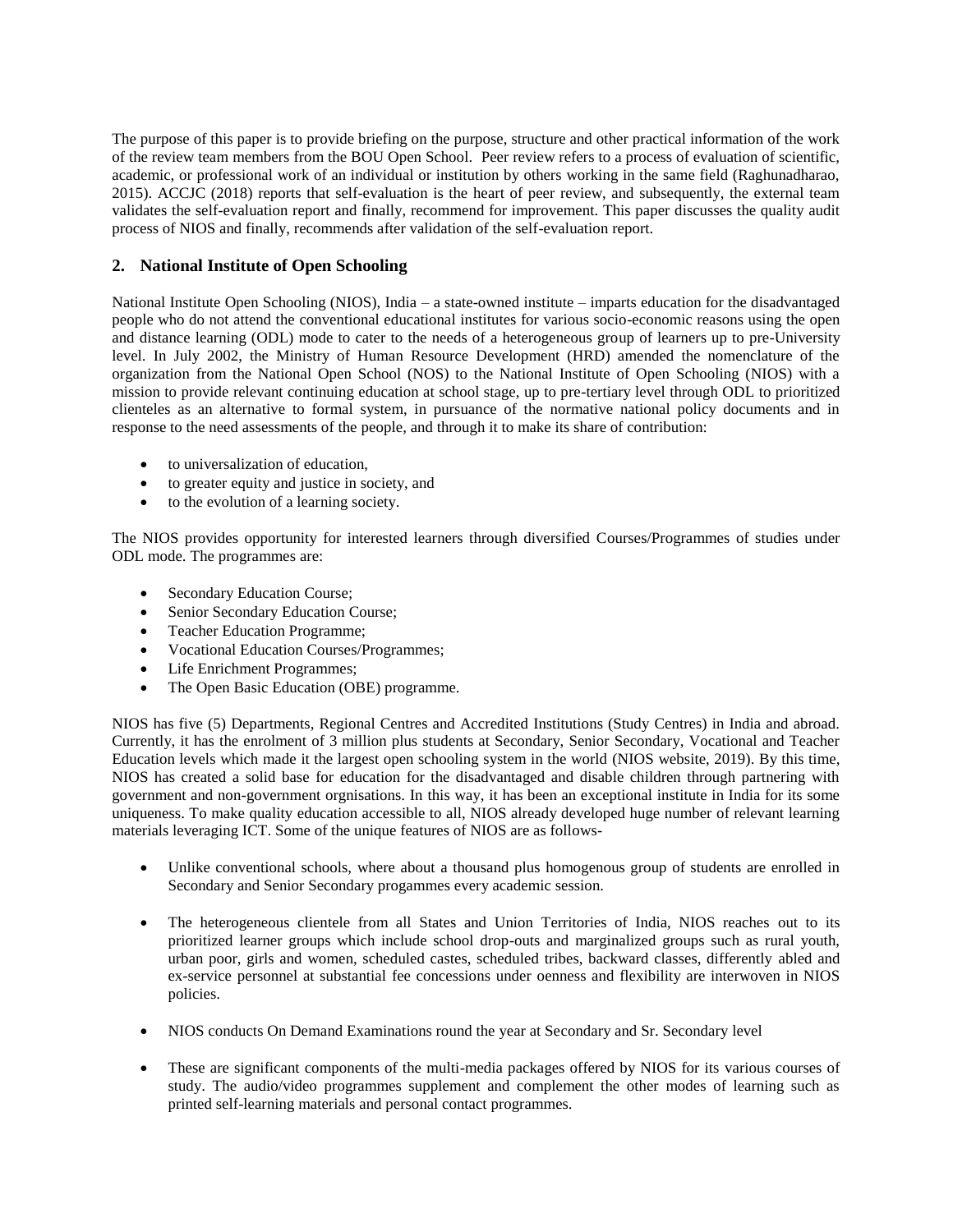- Under the Digital India Initiative of Government of India, NIOS has been identified as one of the partners in the National MOOC imitative for "Study Webs of Active Learning for Young Aspiring Minds (SWAYAM)". SWAYAM is a MOOC platform designed to achieve the three cardinal principles of Education Policy viz., access, equity and quality. The objective of this effort is to take the best teaching learning resources to all, including the most disadvantaged. The courses through SWAYAM are being delivered at secondary and senior secondary levels on the principle of 4 quadrants of learning (Tutorial Audio/Video, e-Content (text, pdf), e-Resource (Web support, Chat, Blog, Discussion forum) and Self-Assessment) through an indigenous IT platform that facilitates hosting of all the courses.
- It was launched to serve the nearby community of NIOS. The programmes are broadcast on various topics related to community at large in order to enhance learning.
- In order to promote the Open Schooling in the country, NIOS has been persuading the states to set up State Open Schools (SOSs). Twenty states have already set up State Open Schools (SOS)s. NIOS organizes advocacy and consultancy programmes and national and regional level meetings for setting up new SOSs and for up scaling of the open schooling programme of existing new SOSs.
- Under the NIOS Online initiatives, the Learner Support Centre (LSC) has been established in order to address the grievances of the learners pertaining to admission, examination, result, TMA and other related services.

# **3. The Review Team**

Open School is one of the six schools of Bangladesh Open University which runs 2 pre-university programmes, namely, SSC (Secondary School Certificate): Grade 9-10 and HSC (Higher Secondary Certificate): Grade 11-12. The School is headed by a Dean and it has 30 plus faculties to look after each subject. It uses BOU's country-wide network through Regional Centre (RCs) and Sub-RCs for providing tutorial support services and proctoring the terminal examination. It uses the curriculum at par to the national curriculum and recognized by the ministry of education. The School has textbook for each course and it also broadcast programmes through BOUTube and National Radio-TV channel. The BOU Open School is controlled by the University. On the other hand, NIOS is ministerial control. In spite of that, two organization have been the ideal partners to be P2P review. The Commonwealth of Learning scheduled a visit for BOU team to NIOS from 24 Feb to 1 March 2019.

## **4. Aim and objectives**

The aim of this case study is to provide insights into the p2p quality assessment, from the experiences of the National Institute of Open Schooling (NIOS). As such the focus has been on a range of quality assessment initiatives and systems primarily initiated and administered from outside the School i.e. by the BOU-OS and the quality audit under the initiative of the COL. Therefore, although the lessons from this case may be atypical, they may nonetheless provide valuable insights about how quality assessment may help in decision-making for development of open schooling. This Peer Review (PR) aims to provide, from an international perspective, reflections on specific issues and policies concerning the quality of open schooling in India reviewed in connection with a regional ODL development issue. The PR draws together the review team's observations and analyses of background materials on India-specific issues. The PR identifies the major issues arising from the visit, and advance recommendations to improve policy and practice of open schooling in India visited. The report may also highlight examples of innovative approaches with the goal of promoting good practice in open schooling. The PR basically serves as an input into the final COL report from the overall activity. But, it will also contribute to discussions within a region under review and in other interested regions across different countries.

The aim of this review is to measure the quality of the NIOS-run educational programmes. Specific objectives are:

- i) to identify the strengths and weaknesses of NIOS's existing programmes;
- ii) to ascertain the challenges faced while running the programmes;
- iii) to evaluate the infrastructural facilities available for running programmes;
- iv) to suggest guidelines for uplifting the quality of programmes.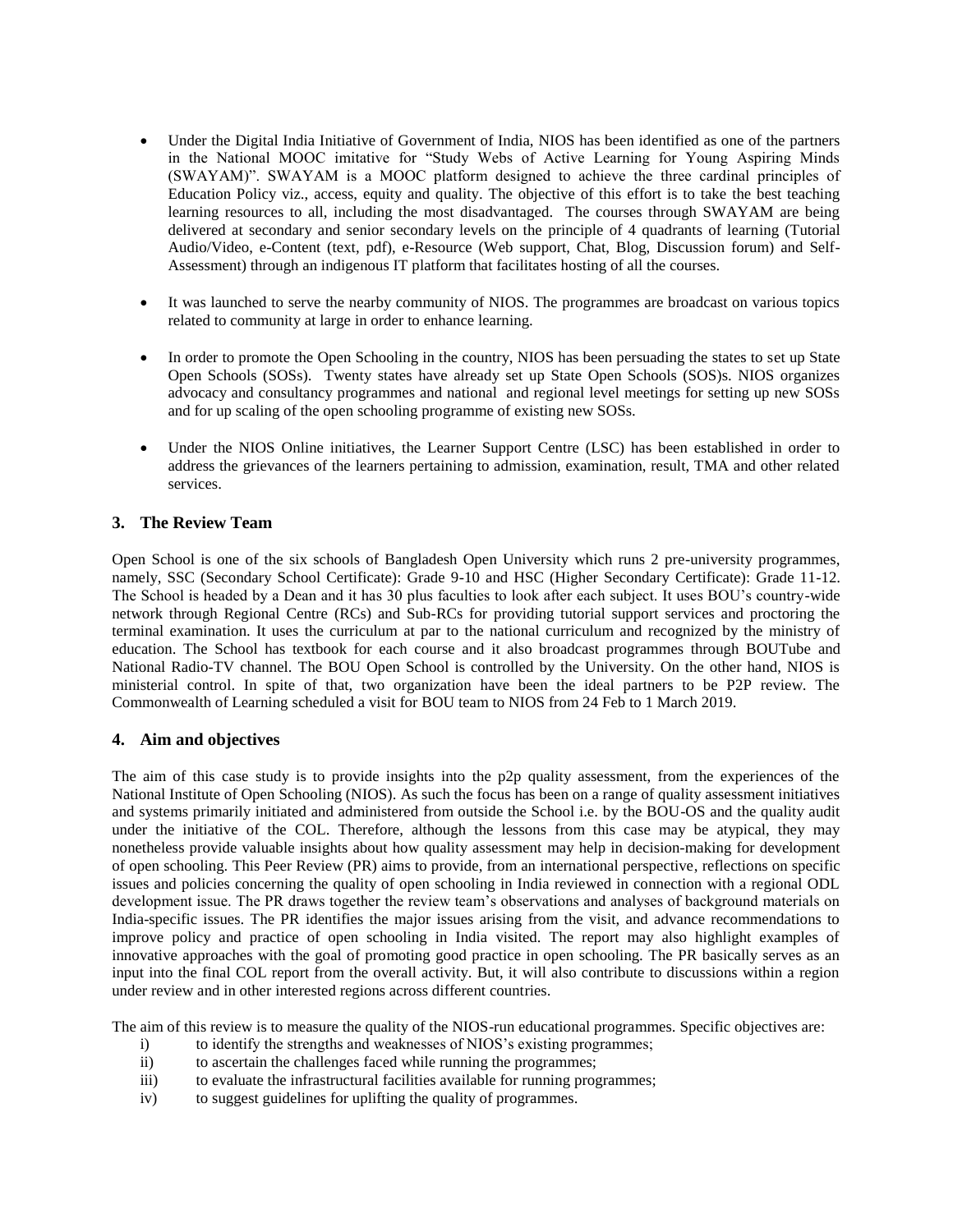## **5. Methodology**

This paper compiled primarily from documentary evidence, much of which relates to meetings and other activities in which the author was a participant and may therefore be regarded as primary data. Secondary material such as formal reports and web-based publications were also drawn upon. The compilation has involved considerable selection from a large volume of material, and in order to reduce the risk of author bias, comments have been obtained from colleagues about the interpretation of events described here. The P2P Team deployed qualitative approach to conduct the review work which included discussion sessions with the staff (academic and administrative) of the programmes and other stakeholders (students, tutors, coordinators, and community). The Team also did physical verifications of specific infrastructures – classrooms, library and other facilities of the NIOS's study centres. They observed effectiveness of the ODL approach as part of review activities at the school level in general and vocational in particular. The team also had a focus on the ODL for learners with disability i.e. the inclusiveness nature of the programmes. In addition, the team reviewed the existing documents such as the program regulations, curriculum, prospectus, teaching-learning materials and the charter of the NIOS. Content analysis and document analysis were also deployed. The detailed reading of the self-evaluation report and to identify key substantive issues that should be addressed by the review team are the critical task to perform before getting to the NIOS which was sent to review team and other relevant reading materials at least one month before the review visit. The team coordinator provided other team members with a short note summarizing the results of the selfevaluation report including a planned programme of the review visit, the major issues to be addressed for the regional centres and other practical arrangements. In the evening of each day, team members used to have informal meeting at the hotel where the coordination of team's work was made unless otherwise agreed beforehand. Issues such as the division of work, potential assignments of specific domains to the different team members, strategy for the site visits and coordination of the different contributions to the PR are discussed in the meeting. The Open University Validation Service (OUVS) (undated, p. 4) discusses peer review in the context of validating submissions and it provides a panel that can offer a range of perspectives, take a critical but sensitive approach and make suitable comparisons with standards and practice elsewhere in higher education in the UK. Finally, the evaluator had a particular say in the design of these strategies as the final goal is the writing of the PR.

## **6. Findings and Discussion**

Professor CB Sharma, NIOS Chairman, described the genesis of P2P in the inaugural speech. "I'm so happy to have been part of such an incredible event' ... I think I'd had to say my biggest achievement was to propose peer to peer review activities in PCF8 in Malaysia and now inaugurating the event is such an incredible feeling", he said. "BOU Team shall visit various departments and regional centres for investigation so that they can come out with some critical analysis and constructive suggestions, and to tell how it should be improved, if any loophole exists", he added. In this way, the review work got the support from the policy level and the team did the work with sincerity.

#### **6.1 The Infrastructure**

The team had a discussion on physical facilities and paid a visit to the departments, staff rooms, faculty rooms, library and exam rooms. There are offices equipped with ICT facilities (wifi connectivity, smart board, projectors etc.) to conduct the courses of studies of the NIOS programs. In addition, NIOS uses, as required, the exam rooms of the Regional Centre which are also equipped the necessary ICT facilities for execution of on-demand examinations. The Institute embraces potential for expansion and will go ahead in future through vertical expansion. All departments are all most under paperless environment. NIOS has full infrastructure for developing the video programmes with auto cue system provides extempu and zero error which uplifts the quality of programmes. In this way, online broadcast as well as TV broadcast is in place which indicates that ICT materials are available to students. NIOS has huge tutor base and it is difficult to train all through f2f. That's why, they developed the virtual training facility has been very cost-effective. Another interesting ICT facility is very impressive i.e. the call centre is full-operational and gaining popularity day by day which provide toll free telephonic serves are in place and effective to learners. NIOS has no in-house VET facilities but it has tremendous partnership with existing VET centre. NIOS already developed the infrastructure for SWYAM, MOOCs and that are already in place. OER repository is in place but at a limited range, say, 2/3 courses.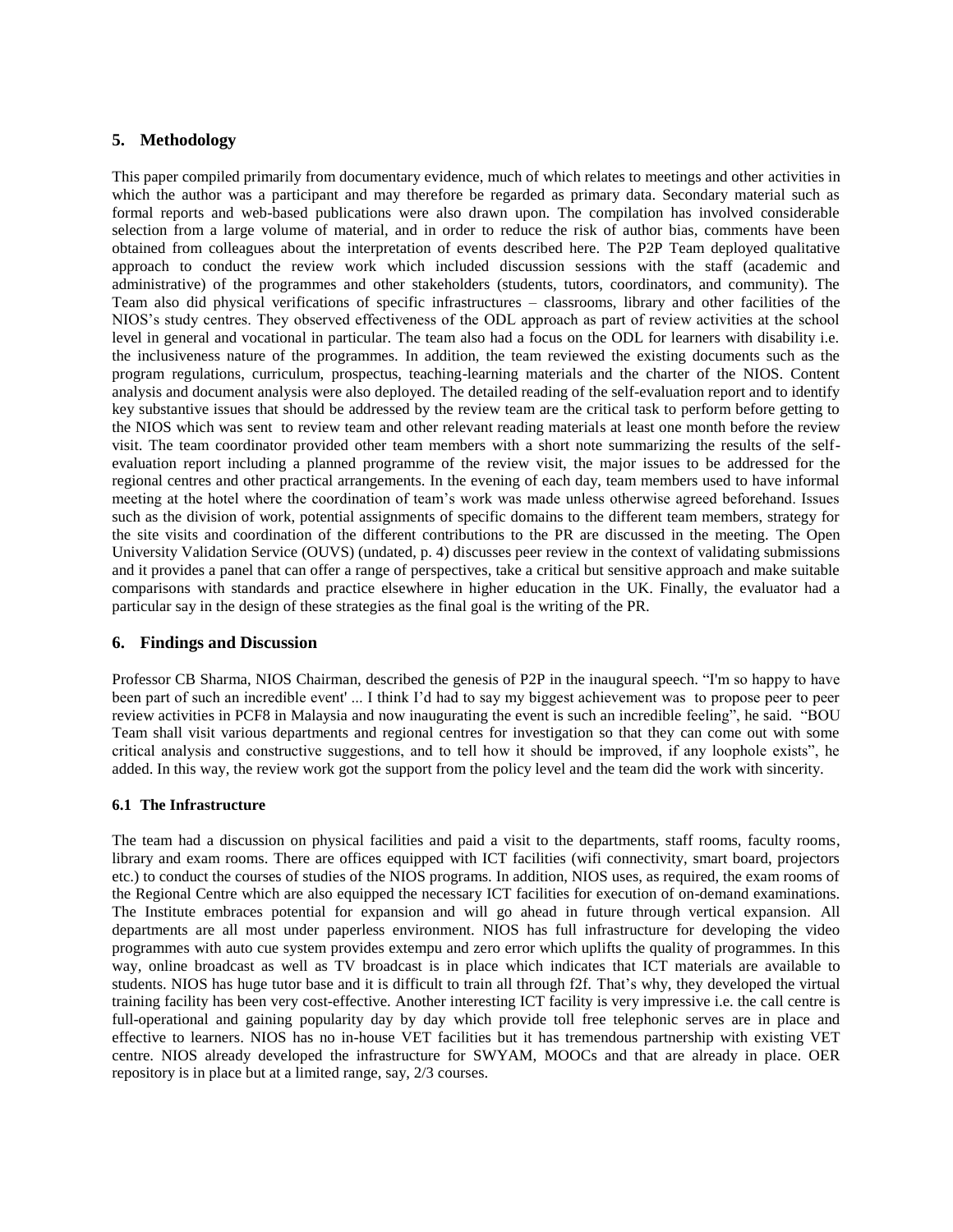NIOS has a full-fledged computer division which develops software and that are functioning and created partially the paperless environment through all functionaries are linked to computer department and one-stop service for the learners.

NIOS has the partnership to share infrastructure for caring the disable children and same applied for open basic education for the highly disadvantaged children. Demand for on-demand examination is increasing day by day and it is going vertical extension of RC building for on demand examination

#### **6.2 Human Resources Development and Financial Management**

NIOS recruits staff (academic and support) as per the Government's central policy. The academic/official staff has to go through several stages of assessment procedure including demonstration. NIOS maintains government's guidelines while recruiting staff. NIOS has tremendous opportunity for staff development as most of them are linked to different research projects. Faculties can develop their research skills, academic writings, and presentation skills. Thus they get exposures to international seminar/conference/workshops. NIOS's research projects are on contemporary issues in education in general and ODL in particular which help them to remain updated. NIOS recruits PCPs from the respective study centres and train them through virtually and in-house training are in place for the permanent employees. Bruce (1997) defines peer review as a collegial self-improvement process and fines that when an individual chooses to formalise this p2p process, strategies must be implemented so that maximum benefit is gained. The usual framework is for the two individuals concerned to sit down together and discuss what the reviewee is interested in receiving collegial feedback about. Bruce also defines the p2p members as 'critical friend' to look for. This has been a tool for staff development between two institutes.

Financial management is also similar to the government's financial management where there is a centralized system is applied. But, depending on the necessity, NIOS has deregulated and decenetrized some disbursements through the RCs such as payments for PCP facilitators etc. Financial management is totally automated and both inflow and outflow of cash are mostly centralized. Learners are already used to in leaning with the digital system of NIOS financial systems for their financial matters and managed through well-defined SOP for financial system. There is improved efficiency and accuracy in reporting as accounting system is centralized which strengthened internal controls for adoption of computerized accounting system and provides the ease of streamlining information and processes across locations through enhanced roles and responsibilities and process standardization yielding more accountability in the cost centres.

## **6.3 Programmes, Materials, and Evaluation**

The review team investigated the progamme administration, learning materials used and learners' evaluation:

- NIOS programmes are selected based on the needs assessment, and some are imposed by the concerned ministries;
- NIOS materials are well-structured and have an in-house style which has compliance with the international standard;
- Material development process is of at par to the other reputed ODL settings such as IGNOU, OU, UK and of course, COL guidelines where selection of quality authors, editors and validators as per the in-house policy and guidelines.
- School evaluation of the programmes are proctored through public examinations and government rules are followed;
- Evaluation of the vocational courses are proctored through school-based assessment (SBA) and public examination;
- Courses at disability centre are also evaluated through the SBA;
- OBE evaluation is also school-based
- During the visit to classrooms, the audit team found a good level of compliance with the standards at the on-demand examination centre at the RC. Self-assessment also reported the same. The audit team considers that the accomplishment of the 100% of the standards can be achieved after vertical extension of the RC Building and/or rented building.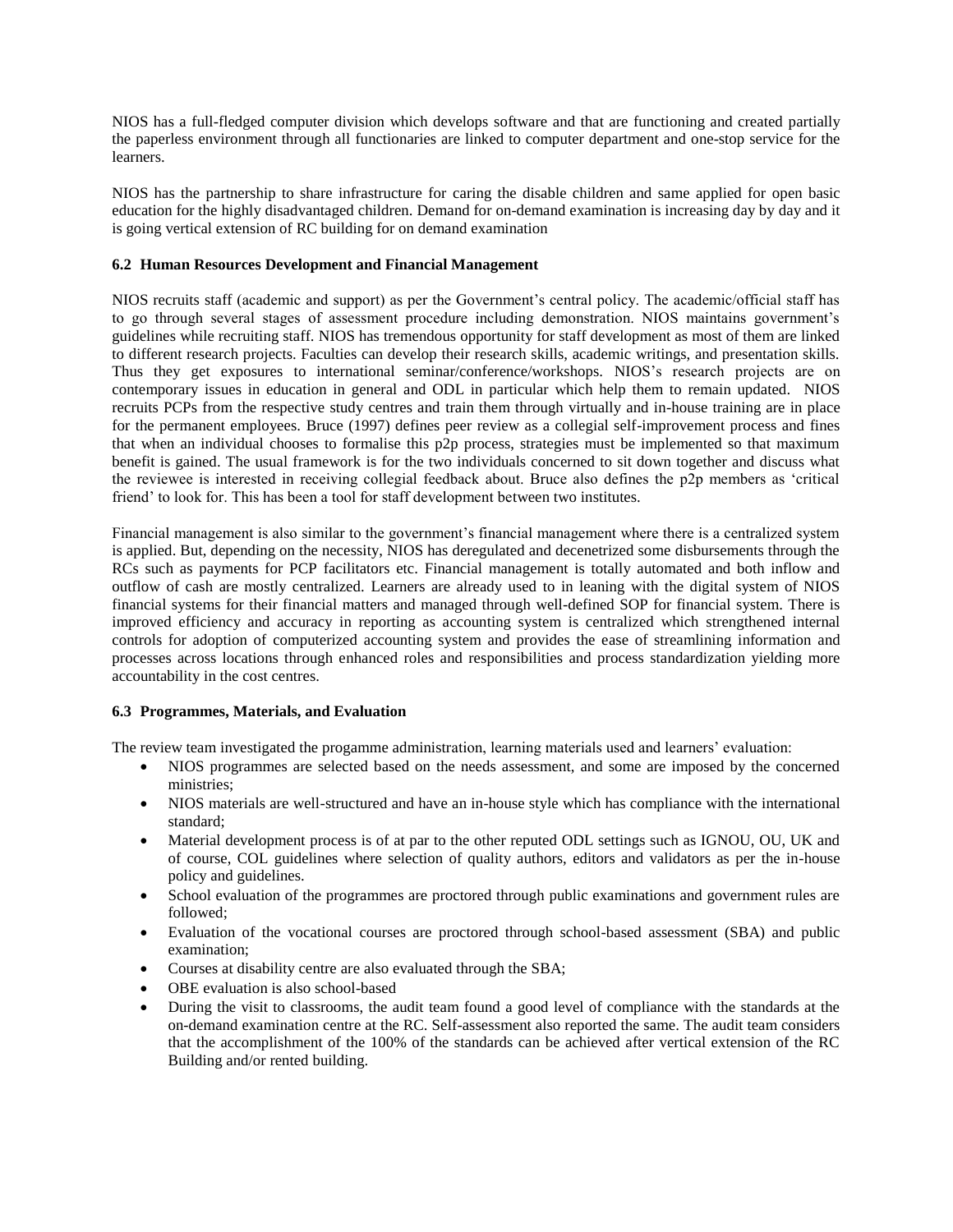- The Examination Department is able to apply all sorts of legal powers of conducting public examination rules of India and has redesigned its own standard as per the autonomy given by the Indian government and NIOS has well-established exam system.
- The Examination Department is able to apply all sorts of legal powers of conducting public examination rules of India and has redesigned its own standard as per the autonomy given by the Indian government and NIOS has well-established exam system; R & D in examination process are in place and innovation already found as On-Demand examination is already functioning;
- The Team paid a visit to the NIOS Library housed in the HO, RCs office and verified the availability of the required textbooks and other reference materials for the courses are offered by the programs. The Library's goal is to support the NIOS's mission of teaching and research work and finally, issues the texts to the learners. The Library has good collection of textbooks, research reports (mainly generated by the Institute), journals, and variety of multimedia resources including DVDs, videotapes, audio books and digital collections representing a variety of courses of the NIOS programs. The faculties and students have virtual access to reputed international journals. In addition, they have access to the NIOS central library.

## **6.4 Learners Support**

The team discussed the teaching-learning activities and assessment procedures of the NIOS programs with the PCPs and they reported that the Institute uses the blended approach for creating a conducive learning environment which seems to be effective for vocational courses. F2F contacts are conducted at the study centres. This was, subsequently, evidenced at the classroom observation by the team and supported by the students. The PCP staff has necessary skills to effectively use technology in the classroom. RC has good network with retired person and they have been the wonderful resources for exam on contractual basis.

#### **6.5 Review on Research and Extension**

It was revealed from the meeting that the Institute has ample opportunities to get involved in various in-house and collaborative research projects on open schooling and academic aspects. The team found that faculties are engaged in local and international research projects along with the teaching to learners with disability. Most of the projects are funded by donor agencies and NIOS commissioned research. R & D in examination process are in place and innovation already found as On-Demand examination is already functioning;

## **6.6 Review on Curriculum**

The institute designs curriculum through a process which contains need assessment through collecting data on stakeholders' perception and experts' feedback. They also invite curriculum specialists from reputed universities to assist them in developing curriculum. The Team also reviewed the curriculum document. Curricula for the NIOS programs are in place where only general objectives are cited and at par to the National curriculum. Institute reviews the curriculum to incorporate recent ideas and innovations in education. Course profile contains overall goal, teaching learning strategy and assessment criteria and list of reading materials.

#### **6.7 Review on Governance**

The team met the honorable Chairman and discussed the governance issues of the program. The Chairman has positive attitudes towards the NIOS programs and expressed his full support to develop the quality of the programs. He appreciates the NIOS activities and invites proposal from the institute for further development. The review team found that counseling and guidance services are available for the students through call centre. NIOS provides tuition waive for high achievers. Sometimes, the Institute supports students' placement in job market.

## **7. Recommendations, conclusion and impacts**

Based on the above evaluation, Peer Review Team from BOU recommends following suggestions for further improvement of the programs:

• NIOS should create more opportunity for capacity enhancement of the faculties/officials in pursuing higher studies in ODL aspects;